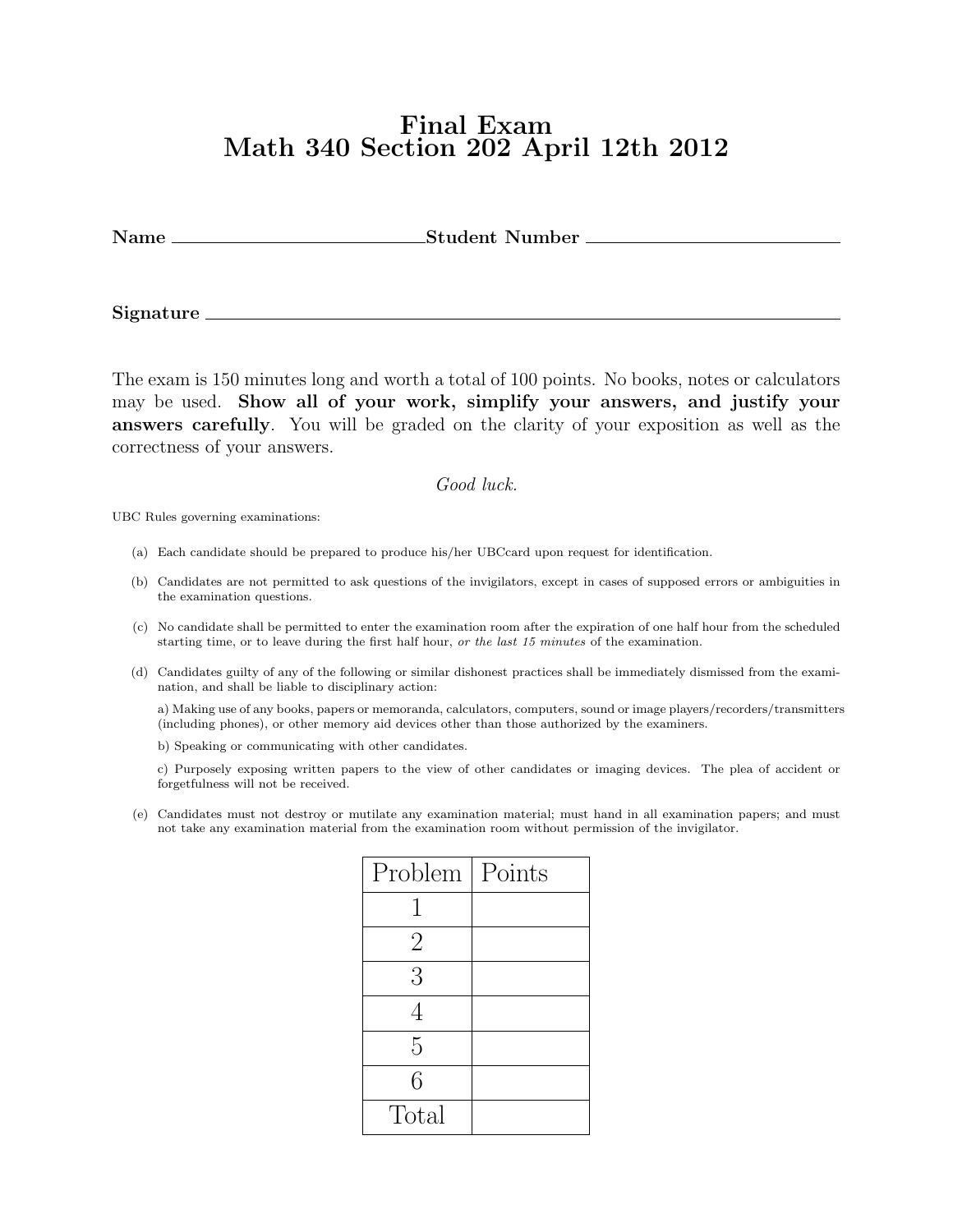MATH 340 Section 202 April 2012 page 2 of 17

# Useful Formulae Page

The following formulae may be of use. You are assumed to understand what they mean.

$$
\mathbf{x}_B = B^{-1}\mathbf{b} - B^{-1}A_N\mathbf{x}_N
$$
  
\n
$$
z = \mathbf{c}_B B^{-1}\mathbf{b} + (\mathbf{c}_N - \mathbf{c}_B B^{-1}A_N)\mathbf{x}_N
$$

and  $yB = c_B$ ,  $Bd = a$ ,  $x_B^* - t d$ .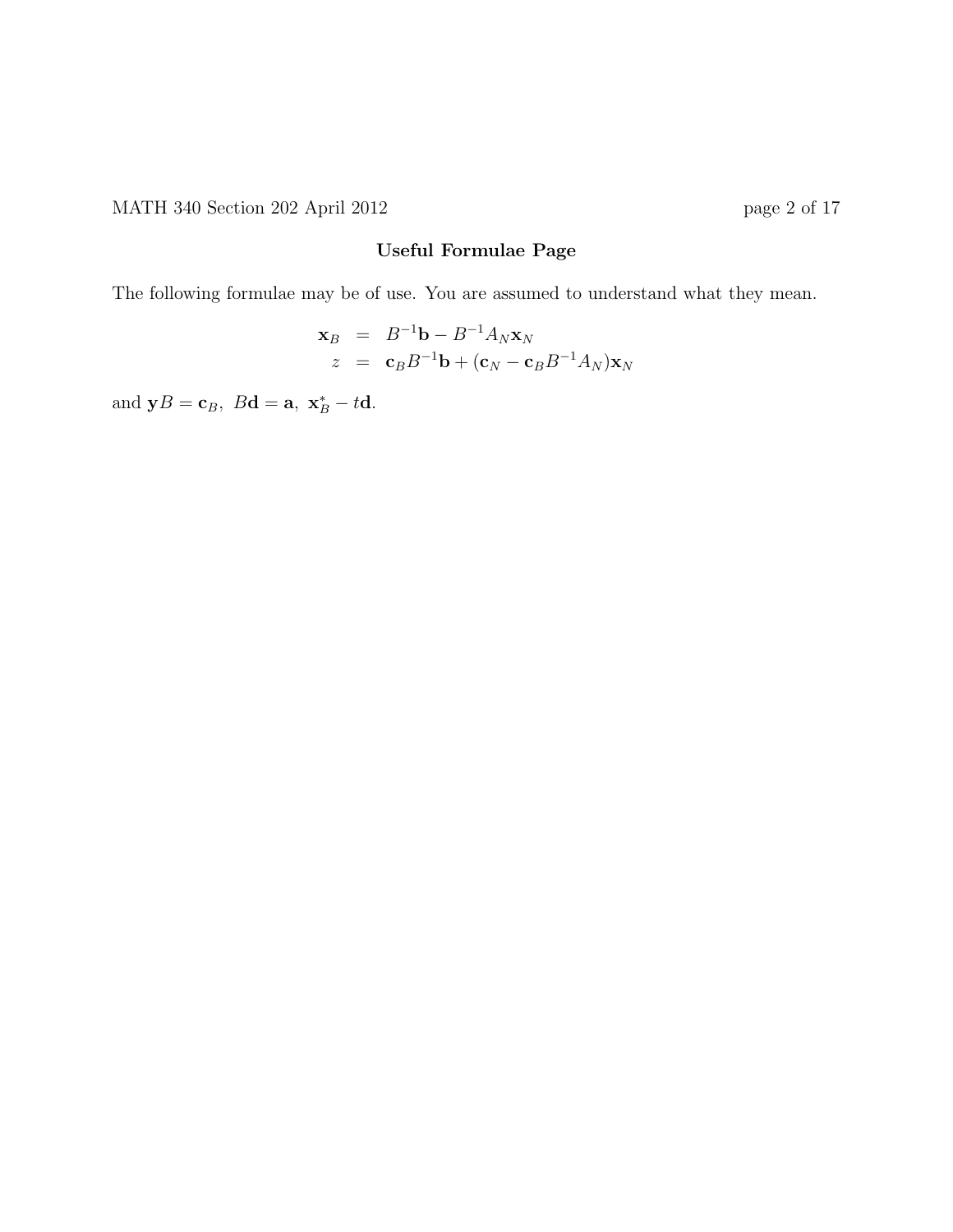1 (10 points). Linear programs: You and your friends are studying the following problem.

maximize 
$$
5x_1 -2x_2 -3x_3
$$
  
\nsubject to  $x_1 + x_2 \le 2$   
\n $2x_1 + x_2 -x_3 \le 2$   
\n $3x_1 -x_2 -2x_3 \le -3$   
\n $x_1, x_2, x_3 \ge 0$ 

- (a) Your friend Alice claims the problem is infeasible. Without using the simplex method explain why she is incorrect.
- (b) Your friend Bob claims the problem is unbounded. Without using the simplex method explain why he is incorrect, by showing that the optimal value can be no greater than −1.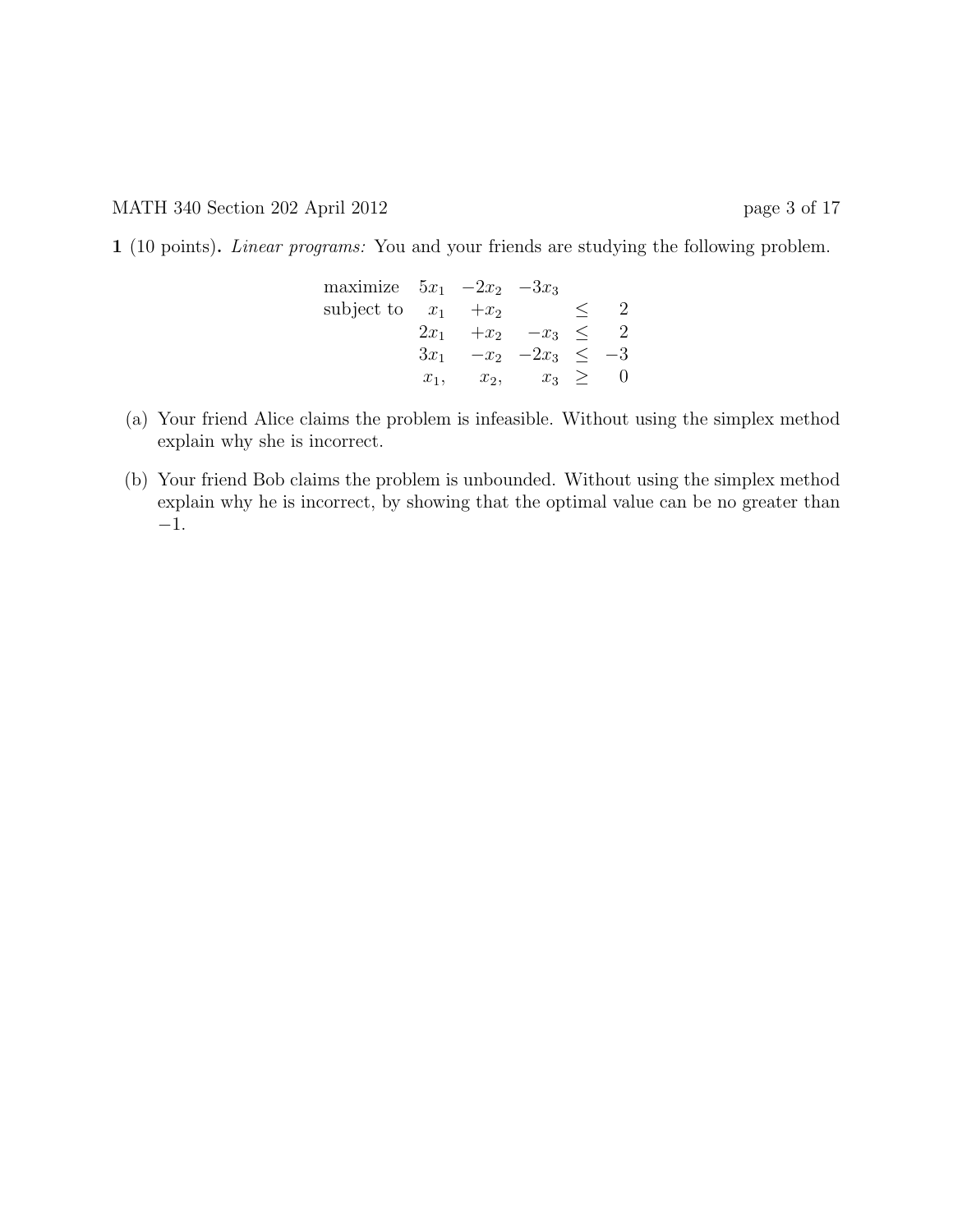MATH 340 Section 202 April 2012 page 4 of 17

(c) The following dictionary has been produced by solving a certain LP problem in standard form:

 $s_1 = 3 - x_1 - x_3 + s_3$  $x_2 = 12 - x_1 - 2x_3 - s_3$  $s_2 = 4 - x_1 + x_3 + s_3$  $z = 24 - x_1 - 3x_3 - 2s_3$ 

Find the original LP problem in standard form.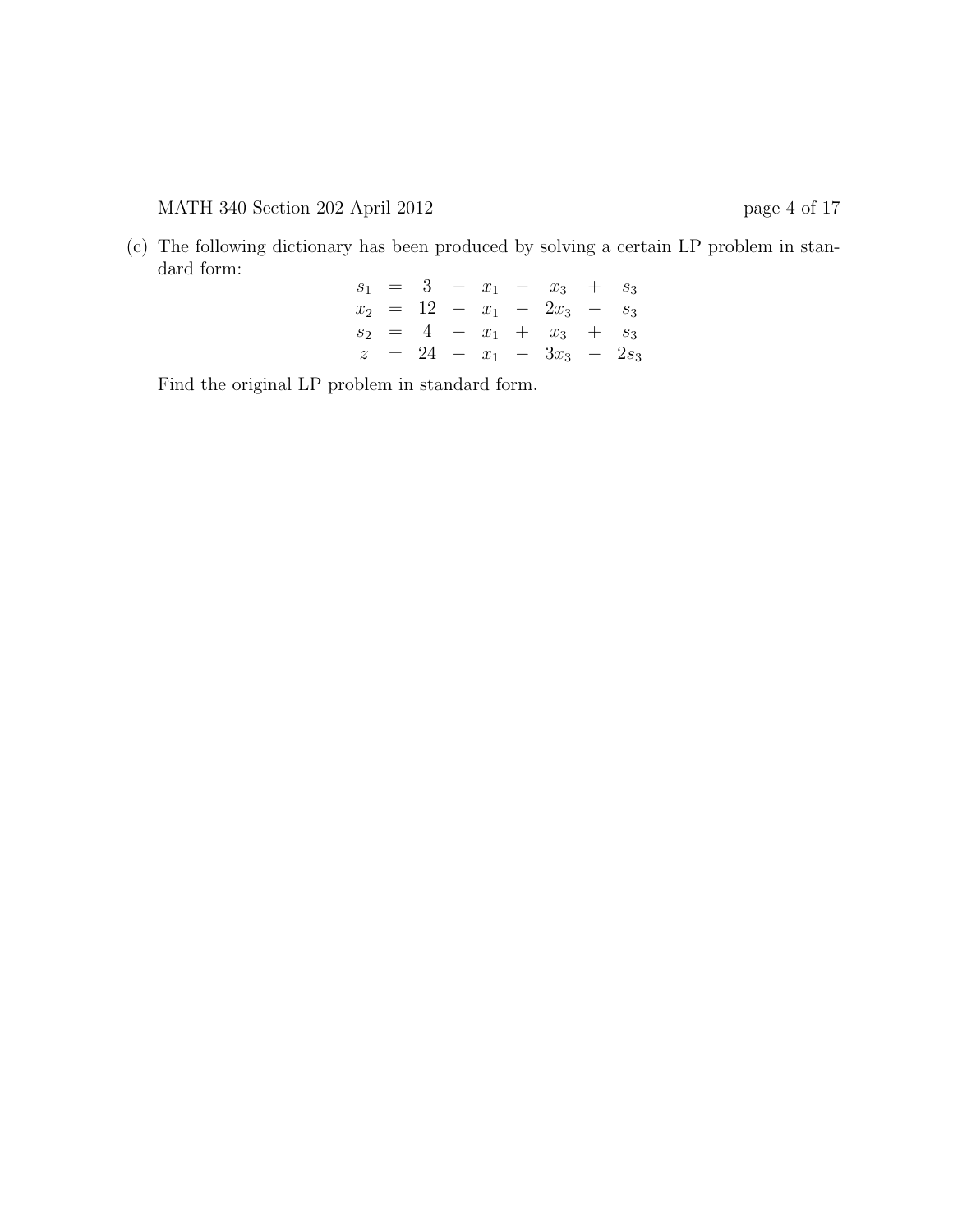### MATH 340 Section 202 April 2012 page 5 of 17

- **2** (15 points). Duality:
	- (a) (5 points) State the Weak Duality Theorem.
	- (b) (10 points) Consider a primal LP problem with a feasible solution  $x^*$  that yields  $z^*$ when substituted into the objective function  $z$ . Let its dual LP problem have a feasible solution  $y^*$  that yields  $w^*$  when substituted into its objective function  $w$ .

Prove that if  $z^* = w^* = \alpha$  then  $\alpha$  is the optimal value for *both* problems.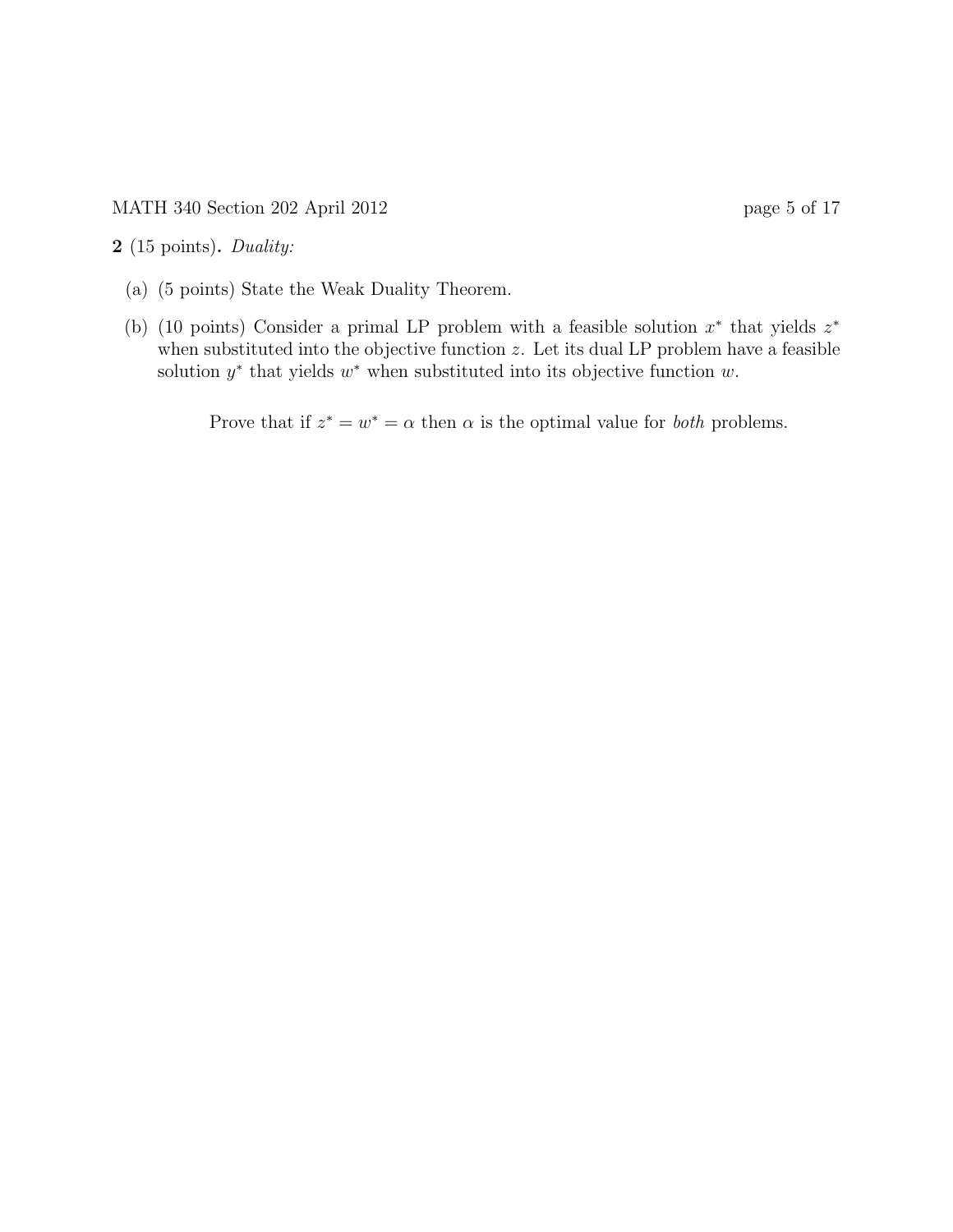MATH 340 Section 202 April 2012 **page 6** of 17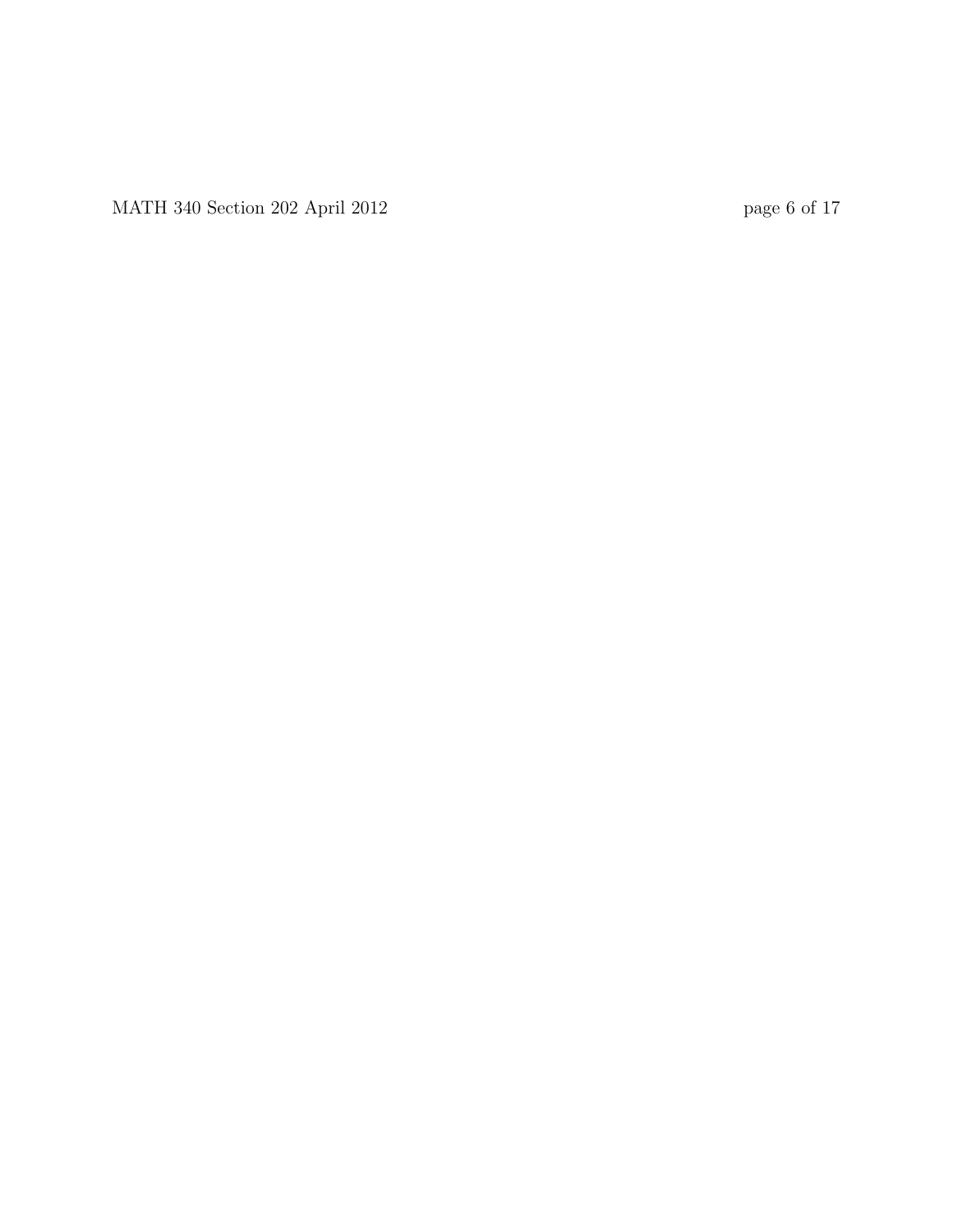3 (15 points). Complementary slackness: Archaeologists find the following fragment in 3012.

maximize  $3x_1 + 2x_2 + 6x_3 + x_4$ subject to  $2x_1 + x_2 + 4x_3 + 2x_4 \leq 24$  $3x_1 + x_2 + x_3 + 4x_4 \leq 15$  $x_1, \t x_2, \t x_3, \t x_4 \geq 0$ 

has optimal value? with optimal solution  $x_2 = ?$ ,  $x_3 = ?$  and  $x_1 = x_4 = 0$ .

Use complementary slackness to fill in the three ? – that is, find the optimal value,  $x_2$  and  $x_3$ .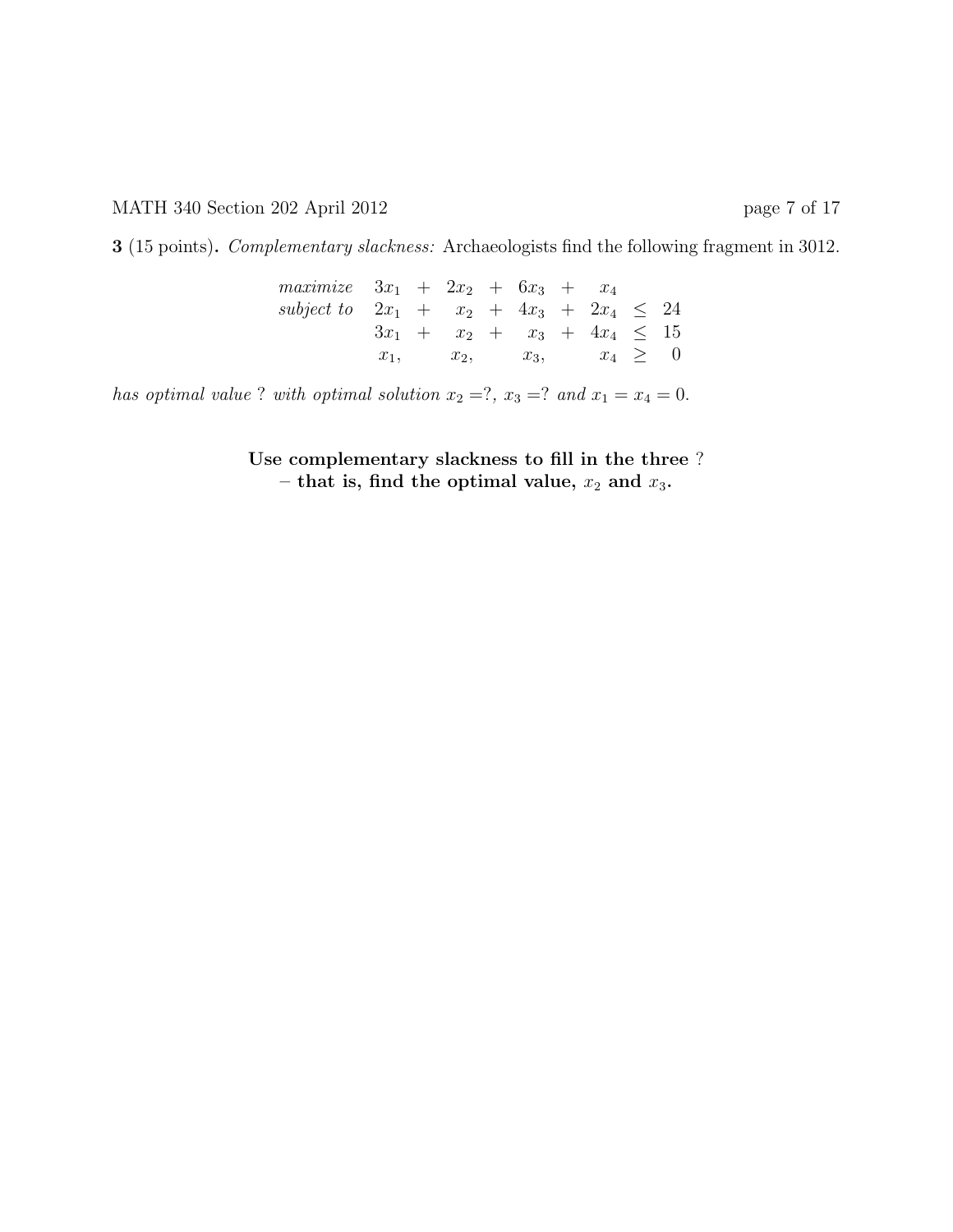MATH 340 Section 202 April 2012 **page 8** of 17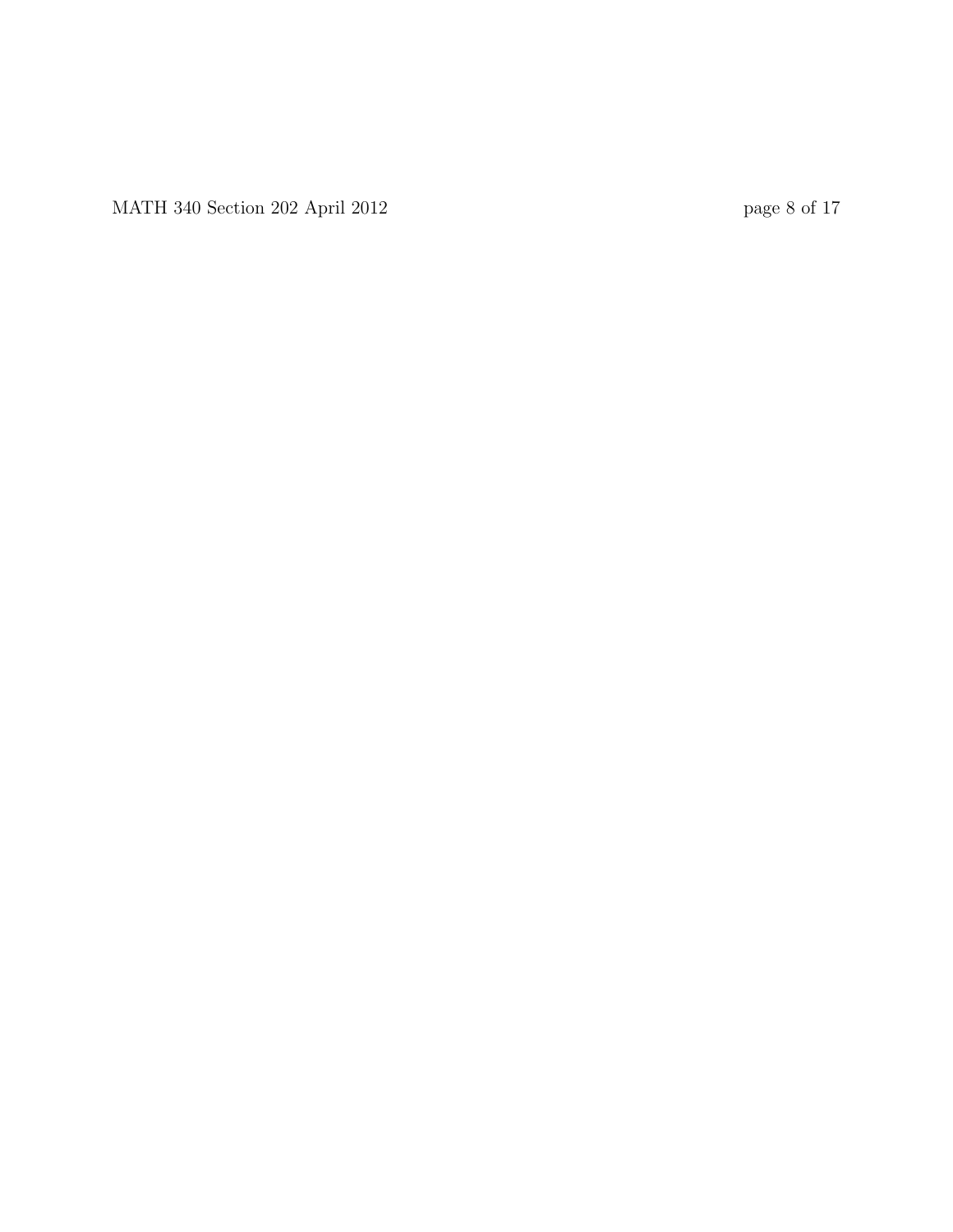#### MATH 340 Section 202 April 2012 **page 9 of 17**

4 (20 points). Pivots and dual pivots: This question has three parts, and the dictionary is repeated overleaf for your convenience.

Consider the LP problem

maximize 
$$
x_1
$$
 +  $(2 - a)x_2$   
\nsubject to  $x_1$  +  $x_2$   $\leq$   $b$   
\n $x_1$  +  $2x_2$   $\leq$  2  
\n $x_1$ ,  $x_2$   $\geq$  0

where  $a$  and  $b$  are real numbers.

Introducing slack variables  $s_1$  and  $s_2$ , here is one possible dictionary during the simplex method:

$$
\begin{array}{rcl}\nx_2 & = & b & - & x_1 & - & s_1 \\
s_2 & = & 2 - 2b & + & x_1 & + & 2s_1 \\
z & = & 2b - ab & + & (a - 1)x_1 & + & (a - 2)s_1\n\end{array}
$$

(a) For what range of  $a, b$  is the above dictionary optimal? Explain your answer.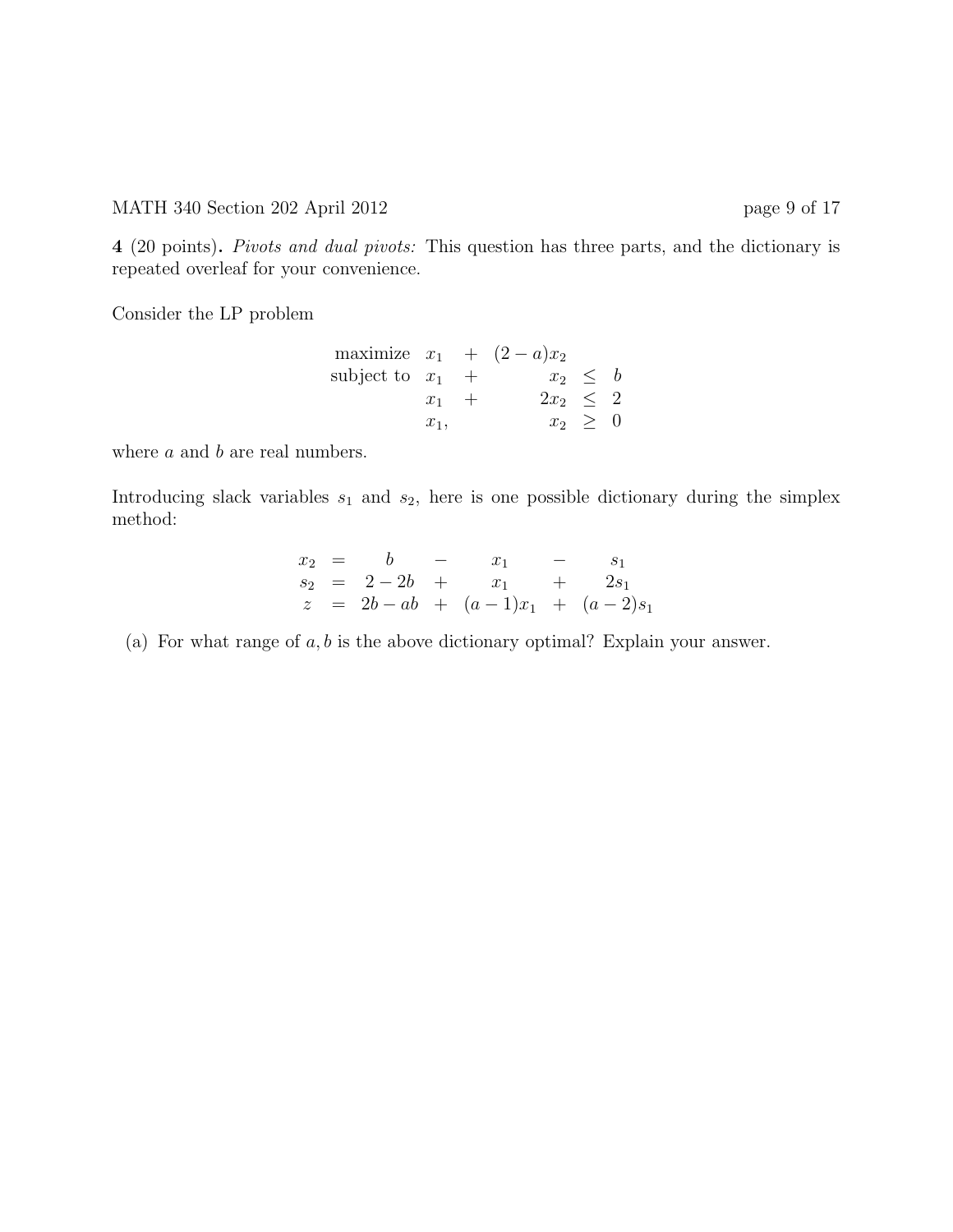MATH 340 Section 202 April 2012 page 10 of 17

(b)

$$
\begin{array}{rcl}\nx_2 & = & b & - & x_1 & - & s_1 \\
s_2 & = & 2 - 2b & + & x_1 & + & 2s_1 \\
z & = & 2b - ab & + & (a - 1)x_1 & + & (a - 2)s_1\n\end{array}
$$

When  $b = 1/2$  and  $a = 3/2$ , perform one regular simplex pivot to obtain an optimal dictionary. If you perform this same pivot with the variables  $a$  and  $b$  not set to certain values then for what range of  $a, b$  is this new dictionary optimal?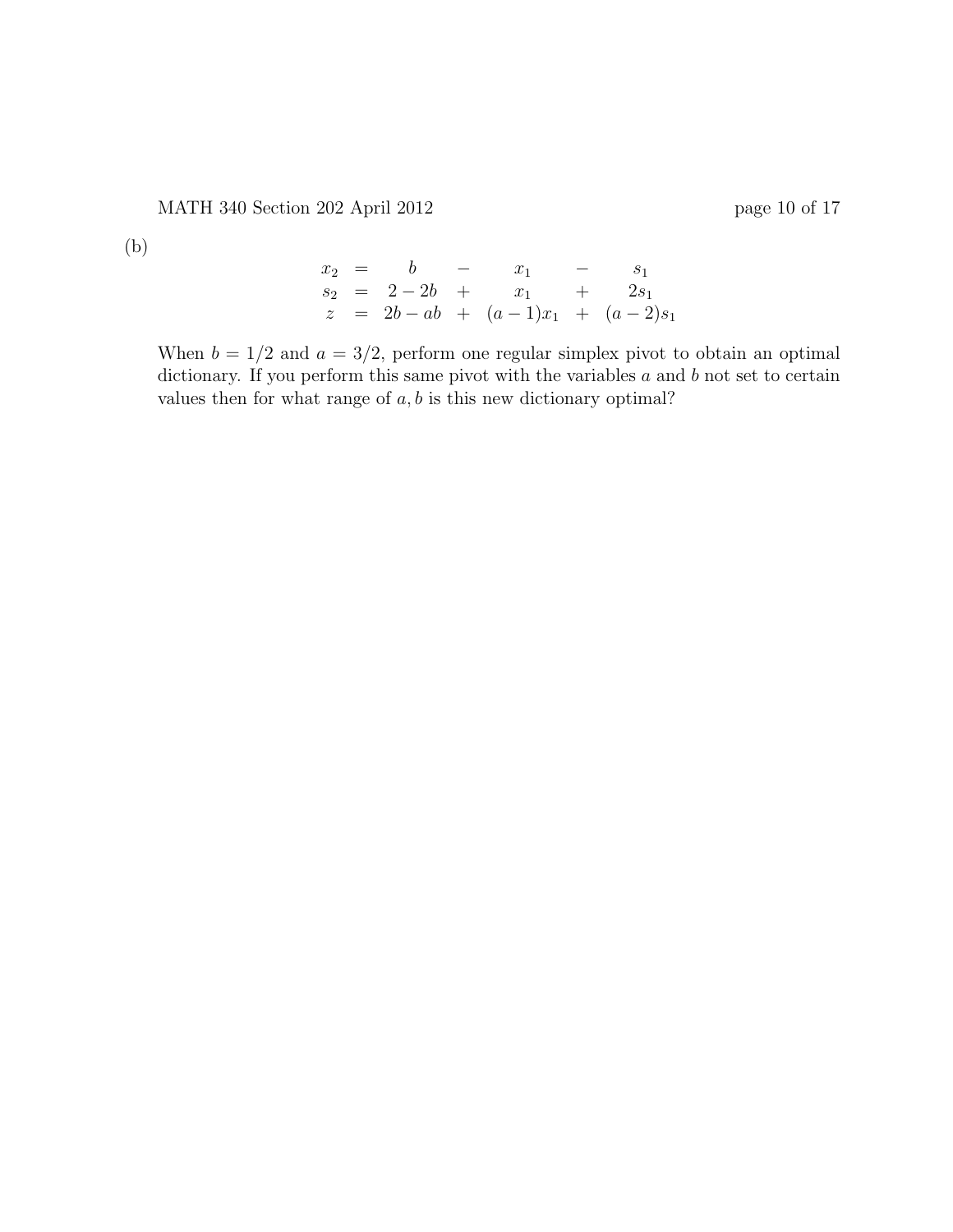MATH 340 Section 202 April 2012 page 11 of 17

(c)

$$
\begin{array}{rcl}\nx_2 & = & b & - & x_1 & - & s_1 \\
s_2 & = & 2 - 2b & + & x_1 & + & 2s_1 \\
z & = & 2b - ab & + & (a - 1)x_1 & + & (a - 2)s_1\n\end{array}
$$

When  $b = 3/2$  and  $a = 1/2$ , perform one *dual* pivot to obtain an optimal dictionary. If you perform this same pivot with the variables  $a$  and  $b$  not set to certain values then for what range of  $a, b$  is this new dictionary optimal?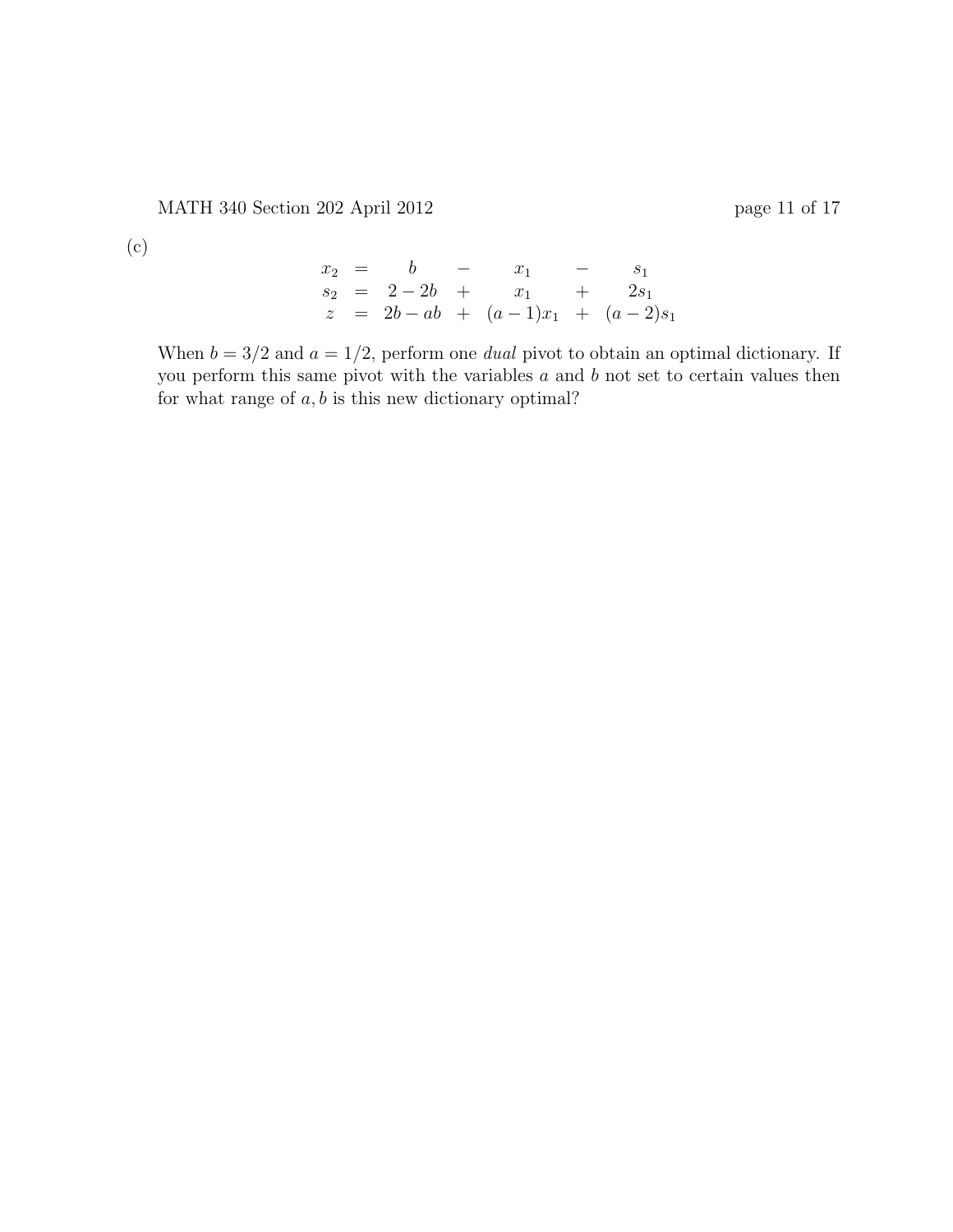### MATH 340 Section 202 April 2012 page 12 of 17

5 (20 points). Revised simplex method:

Maximize 
$$
2x_1 + 3x_2 + 3x_3
$$
  
\nsubject to  $3x_1 + x_2 \le 40$   
\n $-x_1 + x_2 + 4x_3 \le 20$   
\n $2x_1 - 2x_2 + 5x_3 \le 15$   
\n $x_1, x_2, x_3 \ge 0$ 

Solve this problem using the revised simplex method and eta factorization. Use the largest coefficient rule to select your entering and leaving variables. (You should find you are stopped during the third iteration.)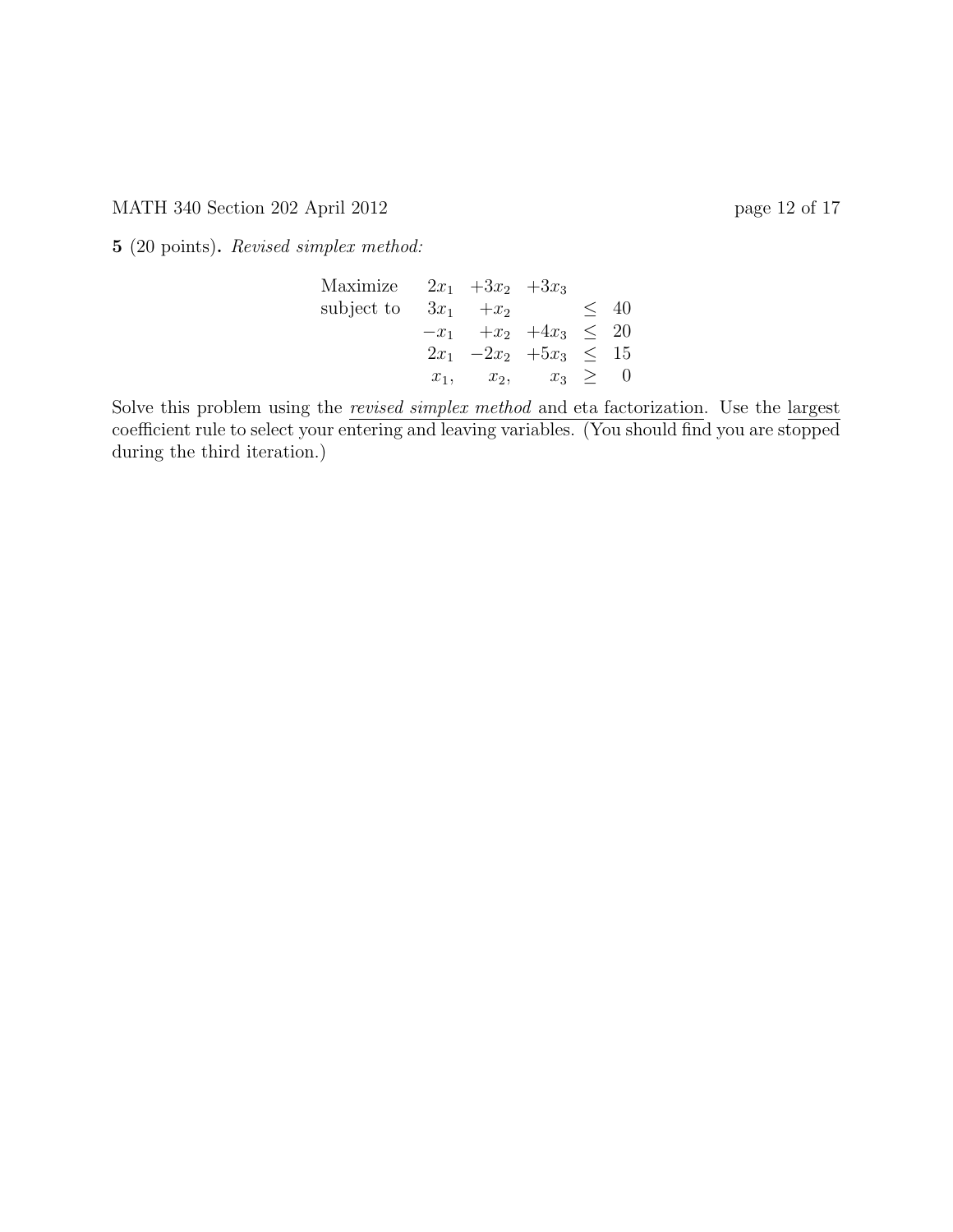MATH 340 Section 202 April 2012 page 13 of 17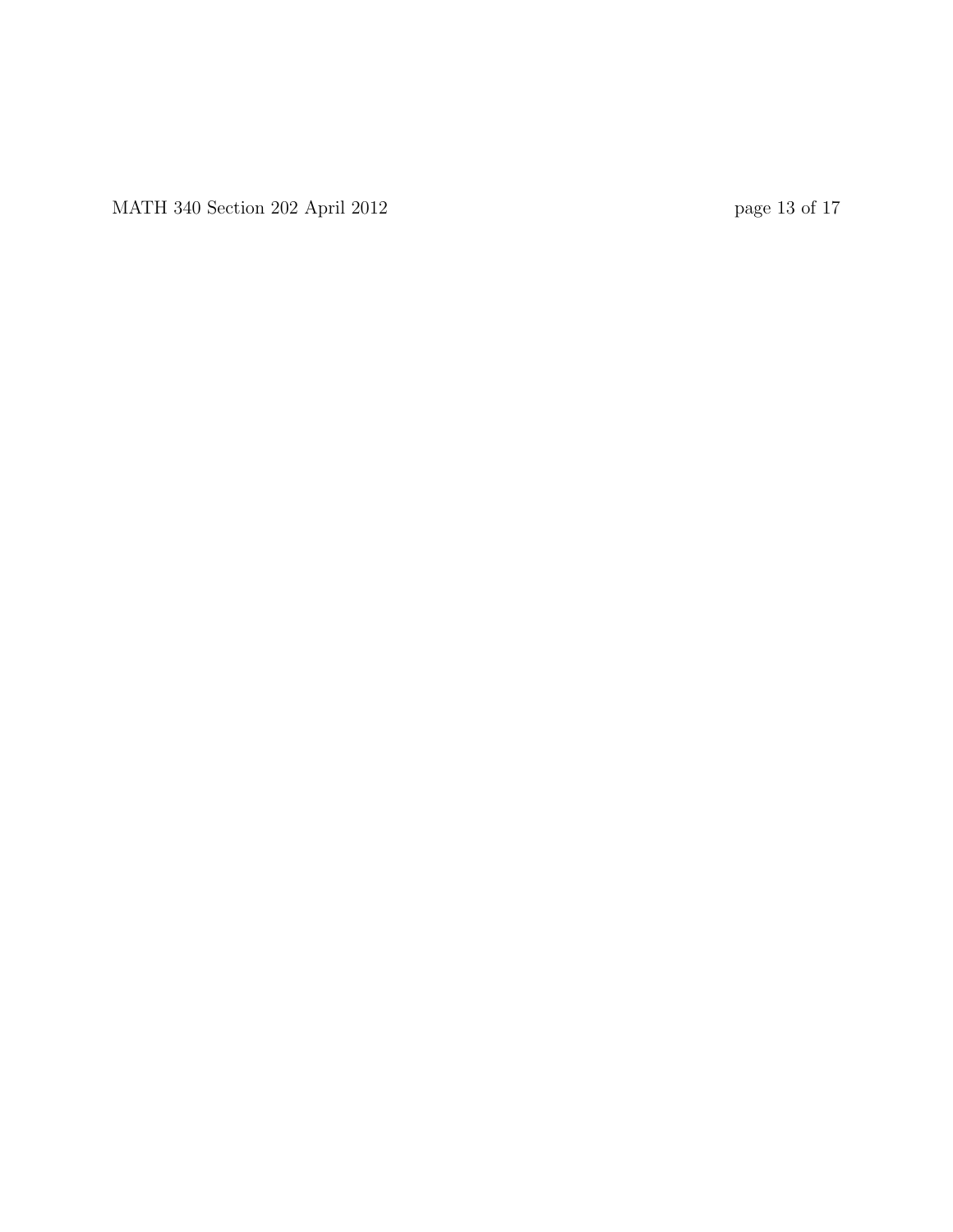MATH 340 Section 202 April 2012 page 14 of 17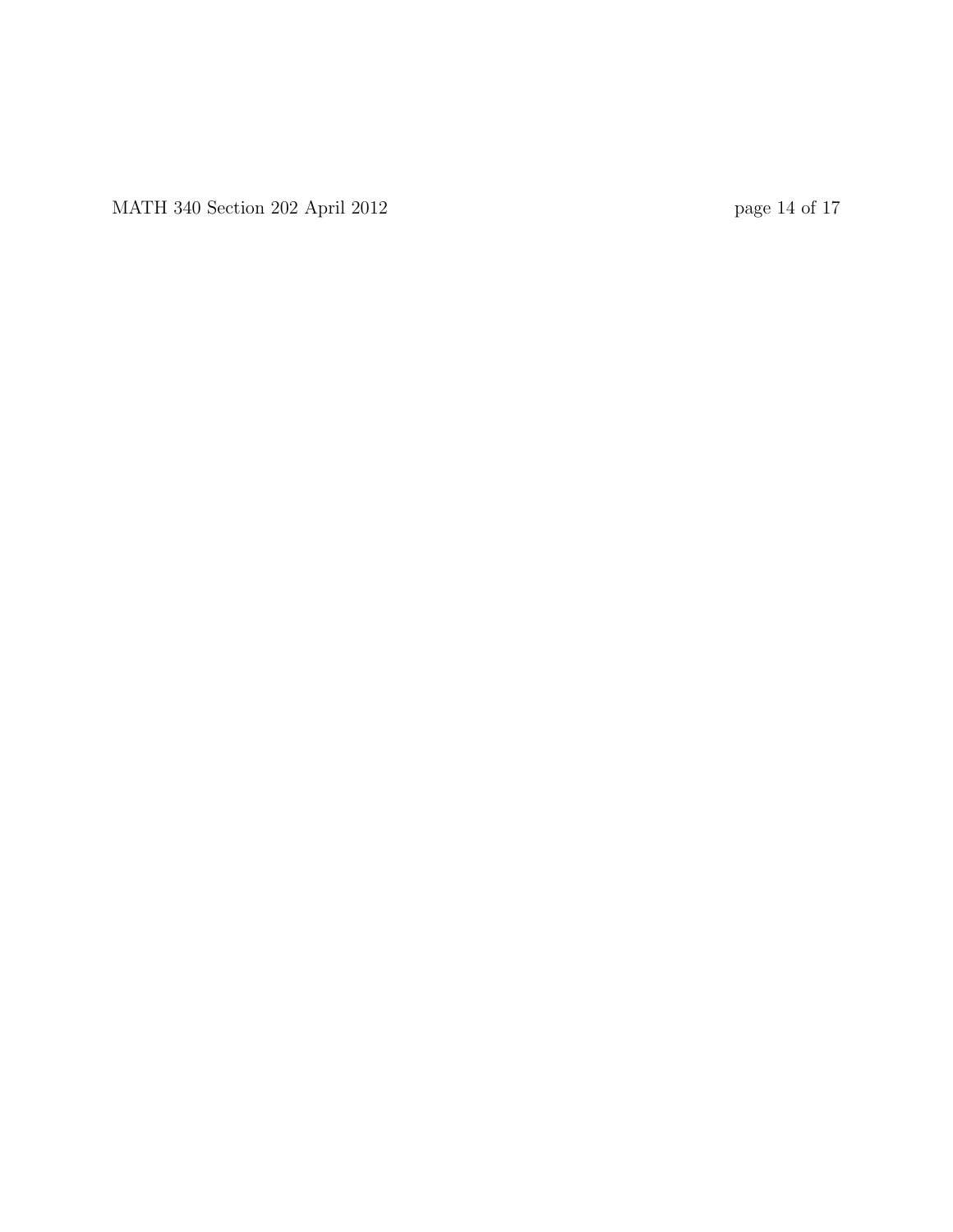6 (20 points). Sensitivity analysis: We run an ice cream stall downtown with three luxury flavours: Voluptuous Vanilla, Capricious Chocolate and Raspberry Ripple. To make a vat of Voluptuous Vanilla we require 20 kg milk, 20 kg egg yolks and 10 kg sugar. To make a vat of Capricious Chocolate we require 10 kg milk, 10 kg egg yolks and 10 kg sugar. To make a vat of Raspberry Ripple we require 30 kg milk, 20 kg egg yolks and 30 kg sugar. On each vat of Voluptuous Vanilla we make \$ 20 profit, each vat of Capricious Chocolate \$ 20 profit, each vat of Raspberry Ripple \$ 10 profit.

We can afford 180 kg milk, 240 kg egg yolks and 150 kg sugar per day. If  $x_1, x_2, x_3$  are the vats we sell respectively of Voluptuous Vanilla, Capricious Chocolate and Raspberry Ripple per day we get the following Linear Programming problem.

maximise  $2x_1 + 2x_2 + x_3$  subject to  $x_1, x_2, x_3 \ge 0$  and

```
2x_1 + x_2 + 3x_3 \leq 182x_1 + x_2 + 2x_3 \leq 24x_1 + x_2 + 3x_3 \leq 15
```
After applying the simplex method we get the final dictionary

| $x_1 = 3$ |                             | $-s_1$ $+s_3$ |
|-----------|-----------------------------|---------------|
|           | $x_2 = 12 -3x_3 +s_1 -2s_3$ |               |
|           | $s_2 = 6 +x_3 +s_1$         |               |
|           | $z = 30 -5x_3$              | $-2s_3$       |

having used at this step

$$
B = \begin{pmatrix} 2 & 1 & 0 \\ 2 & 1 & 1 \\ 1 & 1 & 0 \end{pmatrix} \quad B^{-1} = \begin{pmatrix} 1 & 0 & -1 \\ -1 & 0 & 2 \\ -1 & 1 & 0 \end{pmatrix}
$$

- (a) (5 points) A vat of Slinky Strawberry can be made from 10 kg milk, 20 kg egg yolks and 10 kg sugar at a profit of \$ 25. Is it profitable to produce it?
- (b) (5 points) If the objective function is changed to  $(2 \gamma)x_1 + 2x_2 + (1 + \gamma)x_3$  determine the range on  $\gamma$  so that the basis  $\{x_1, x_2, s_2\}$  remains optimal.
- (c) (5 points) Returning to the original problem: if we can now afford 200 kg of sugar per day what is the new optimal value, and optimal solution?
- (d) (5 points) Returning to the original problem: Our ice cream machine ensures that we make 2 vats of Voluptuous Vanilla for every 1 vat of Capricious Chocolate, and we can't make more than a combined total of 120 kg a day of these two flavours. Add this new constraint to the final dictionary given and hence find a new optimal solution.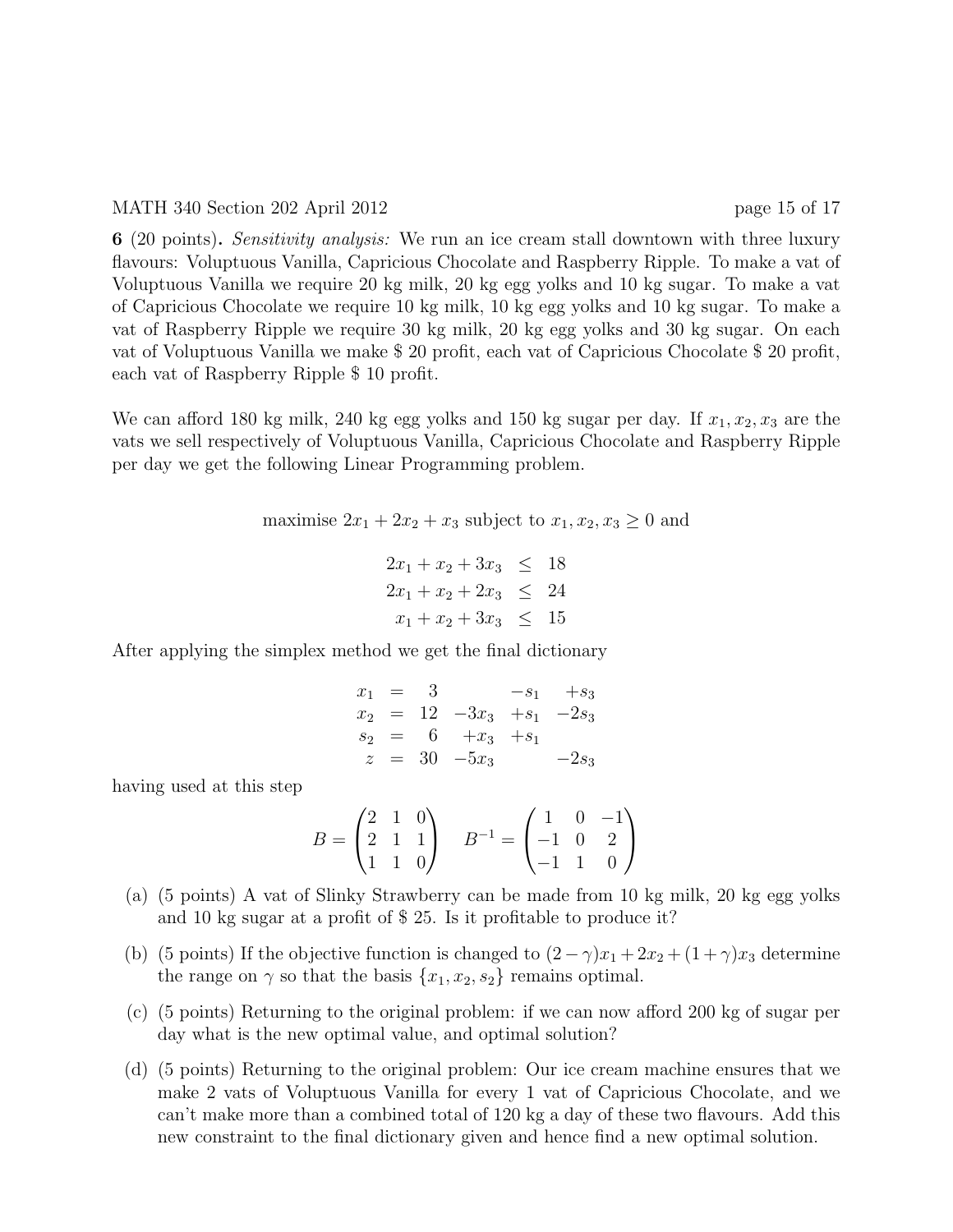MATH 340 Section 202 April 2012 page 16 of 17